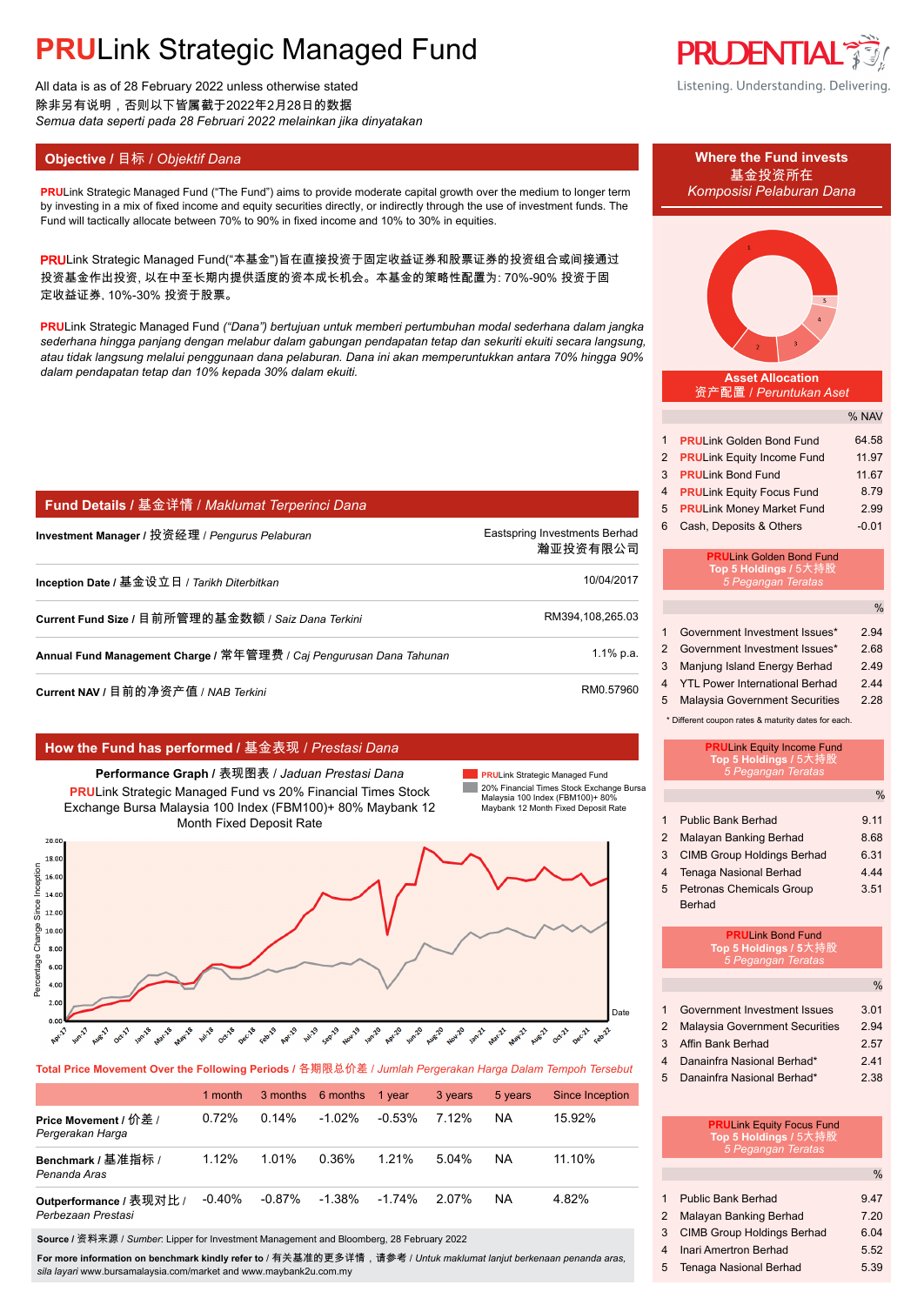All data is as of 28 February 2022 unless otherwise stated 除非另有说明,否则以下皆属截于2022年2月28日的数据 *Semua data seperti pada 28 Februari 2022 melainkan jika dinyatakan*

### **Monthly Update /** 每月简报 / *Peningkatan Bulanan*

#### **Market Review /** 市场回顾 */ Tinjauan Bulanan*

#### **Equity /** 股票市场 */ Ekuiti.*

Malaysian equity markets closed higher in February despite volatility in global markets due to expectations of the US Federal Reserve tightening and Russia's invasion of Ukraine. Equity markets in Malaysia were buoyed from a rally in the plantation sector benefiting from the record high CPO prices that ended the month at RM7600/MT, whilst Brent crude oil prices hit USD109/bbl. The 4Q21 results season was stronger than expected as corporates benefitted from higher commodity prices (CPO and crude oil) and better sales following the lifting of the interstate travel ban in Oct 2021.

**PRUDENTIAL RED** 

Listening. Understanding. Delivering.

The FBMKLCI Index gained 96.01 points in February to close at 1,608.28 points, up 6.35%. The FBM Small Cap index gained 5.33% for the month but underperformed the FBMKLCI Index.

尽管全球市场因美联储收紧政策预期和俄罗斯入侵乌克兰而走势波动,马来西亚股市于2 月份收高,多谢种植领域涨势推动。原棕油价格以每公吨7600 令吉的历史新 高结束检讨月份下的交易,布伦特原油价格也触及每桶109 美元的水平;激励种植领域高奏凯歌。2021 年第四季度业绩季节表现较预期强劲,归功于企业在原棕油和 原油等商品价格走高下受惠,以及销售在跨州限制于2021 年 10 月取消后提高。

#### 富时隆综指于2月份起96.01点或6.35%,以1,608.28点挂收。富马小资本指数月内上涨5.33%,但跑输隆综指。

*Pasaran ekuiti Malaysia ditutup lebih tinggi pada bulan Februari walaupun volatiliti di pasaran global yang disebabkan oleh jangkaan pengetatan Rizab Persekutuan AS dan pencerobohan Rusia ke atas Ukraine. Pasaran ekuiti di Malaysia disokong oleh peningkatan sektor perladangan yang mendapat manfaat daripada harga rekod minyak sawit mentah (CPO) yang berakhir pada bulan tersebut pada RM7600 setan metrik, manakala harga minyak mentah Brent mencecah USD109 setong. Pelaporan perolehan 4Q21 lebih mantap daripada yang dijangkakan apabila sektor korporat mendapat manfaat daripada harga komoditi yang lebih tinggi (minyak sawit mentah dan minyak mentah) dan jualan yang lebih baik berikutan penarikan larangan perjalanan rentas negeri mulai Oktober 2021.*

*Indeks FBMKLCI menokok 96.01 mata pada bulan Februari lalu ditutup pada 1,608.28 mata, naik 6.35%. Indeks FBM Small Cap meningkat 5.33% dalam bulan tinjauan tetapi tidak mengatasi Index FBMKLCI.*

#### **Fixed Income /** 固定收益市场 */ Pendapatan Tetap*

*.* The Jan FOMC meeting minutes confirmed an increase in hawkishness as most officials viewed a faster pace of the federal funds rate hike was warranted on inflationary risk although no policy path was committed. The policymakers also noted the importance of retaining the flexibility in balance sheet reduction. The Jan 2022 inflation and core inflation of 7.5% YoY and 6.0% YoY prompted investors to project a more aggressive policy response from the Fed but yields have retreated from the peak on the Ukraine-Russia war. Separately, Fed Chair Powell said he is supportive of a 25bps hike in the upcoming FOMC meeting and did not rule out the possibility of larger than 25bps hikes later in 2022, while stressing the importance of being nimble in response to new data given the unfolding conflict in Ukraine.

Malaysia registered a 3.6% YoY GDP growth in 4Q2021 (3Q2021: -4.5% YoY) despite the estimated RM6.1b impact of floods in Dec 2021 (0.04% of GDP), bringing the 2021 full year GDP growth to 3.1% YoY on a broad-based recovery (2020: -5.6% YoY). More importantly, the strong rebound in 4Q2021 has brought GDP closer to pre-Covid levels and is expected to continue into 1H2022 amid capex recovery, strong external demand and further acceleration in the re-opening of economic activity and international borders as the government further relaxes Covid-19 SOPs.

Separately, Fitch Ratings reaffirmed Malaysia's sovereign rating at BBB+/Stable in Feb 2022 on the back of the country's strong and broad-based medium-term growth with a diversified export base that balances Malaysia's high debt level , lingering political uncertainty and limited budgetary flexibility.

As widely expected, Bank Negara Malaysia ("BNM") kept its Overnight Policy Rate unchanged at 1.75% at its Mar 2022 meeting. Globally, BNM noted that the overall recovery trajectory remains on track and more countries will transition to endemic management of Covid-19 but noted that inflation in many economies will remain elevated. Domestically, BNM indicated that growth will strengthen in 2022 on expansion in global demand, higher private consumption amid the improved labour market and targeted policy support as well as the expected reopening of international borders. However, these favourable factors appear to be moderated by the military conflict in Ukraine which is viewed as a "key risk" to global growth. Meanwhile, BNM expects inflation in Malaysia to remain moderate in 2022 although core inflation is set to normalise to around its long-term average. BNM continued to warn that the inflation outlook is subject to global commodity prices and prolonged supply-related disruptions.

Malaysia's MGS curve ended steeper in the month of Feb 2022. The yields of the 3-year and 10-year MGS declined 11bps and 1bp respectively to close at 2.71% and 3.67% while the yields of the 5-year and 15-year MGS rose 2bps and 3bps to close at 3.29% and 4.06% respectively. Meanwhile, yields of MGII closed mixed with yields of the 3-year and 15-year MGII declining 10bps and 14bps respectively to end the month at 2.81%, and 4.05% respectively while the 5-year and 10-year MGII closed the month higher at 3.43% (+16bps MoM) and 3.73% (+3bps MoM) respectively.

美联储公开市场委员会(FOMC)1月份会议纪要释放了更多鹰派信号。尽管当局没有对政策路径作出承诺,大部分官员认为,鉴于通胀风险,美联储加快联邦基金利 率的上调步伐是合理的举措。政策制定者还指出,保持缩减资产负债表的灵活性是至关重要的。2022 年 1 月通胀和核心通胀按年分别增长7.5%和6.0%,投资者预测 美联储将采取更积极的政策反应,但收益率已从乌克兰-俄罗斯战争的峰值回落。另一方面,美联储主席鲍威尔表示支持在即将召开的 FOMC 会议上加息25个基 点,同时不排除在 2022 年晚些时候升息超过 25 个基点的可能性,并强调鉴于乌克兰冲突不断扩大,该局必须灵活应对新数据。

尽管2021年 12 月发生的全国大水灾造成约61亿令吉的经济损失(占国内生产总值的0.04%),马来西亚 2021 年第四季度GDP按年增长3.6%(2021年第三季度:按 年-4.5%),使 2021 年全年经济在基础广泛的复苏下按年增长 3.1%(2020 年:按年-5.6%)。更重要的是,2021 年第四季度的强劲反弹使GDP 更接近疫情前的水 平,势头预计将持续到 2022 年上半年,归功于资本支出复苏、外部需求强劲以及政府进一步放宽新冠疫情标准作业程序,进一步加速经济活动和边境重新开放。

另外,惠誉评级在2022 年 2 月重申马来西亚主权评级为 BBB+/稳定,原因是中期增长强劲且基础广泛,同时多元化的出口基础平衡了马来西亚的高债务水平、挥之不 去的政治不确定性和有限的预算灵活性。

马来西亚国家银行("BNM")一如预期在2022年3月的会议上保持隔夜政策利率不变在1.75%。在全球范围内,国行指出,整体复苏轨迹仍处于正轨,更多国家将新冠 肺炎转为地方性流行病,但指出许多经济体的通胀率仍将居高不下。至于国内,国行表示,2022年成长将增强,多谢全球需求扩大、私人消费在劳动力市场改善下提 高、针对性的政策支持以及国际边界预期重新开放。然而,被视为全球增长"关键风险"的乌克兰军事冲突似乎抵销了这些有利因素。与此同时,国行预计马来西亚通胀 将于2022 年保持温和,尽管核心通胀将正常化至接近其长期平均水平。国行继续警告称,通胀前景将受到全球商品价格和长期供应中断的影响。

2022年2月,大马政府债券收益率曲线以更加陡斜的姿态挂收。3年和10年大马政府债券收益率分别下跌11和1个基点,以2.71%和3.67%结束当月的交易;5年和15年 大马政府债券收益率则分别走高2个和3个基点,报3.29%和4.06%。与此同时,大马政府投资票据收益率起落参半,3年和15年大马政府投资票据分别走低10和14个基 点,以2.81%和4.05%挂收;5年和10年则分别走高至3.43%(按月起+16个基点)和3.73%(按月起+3个基点)。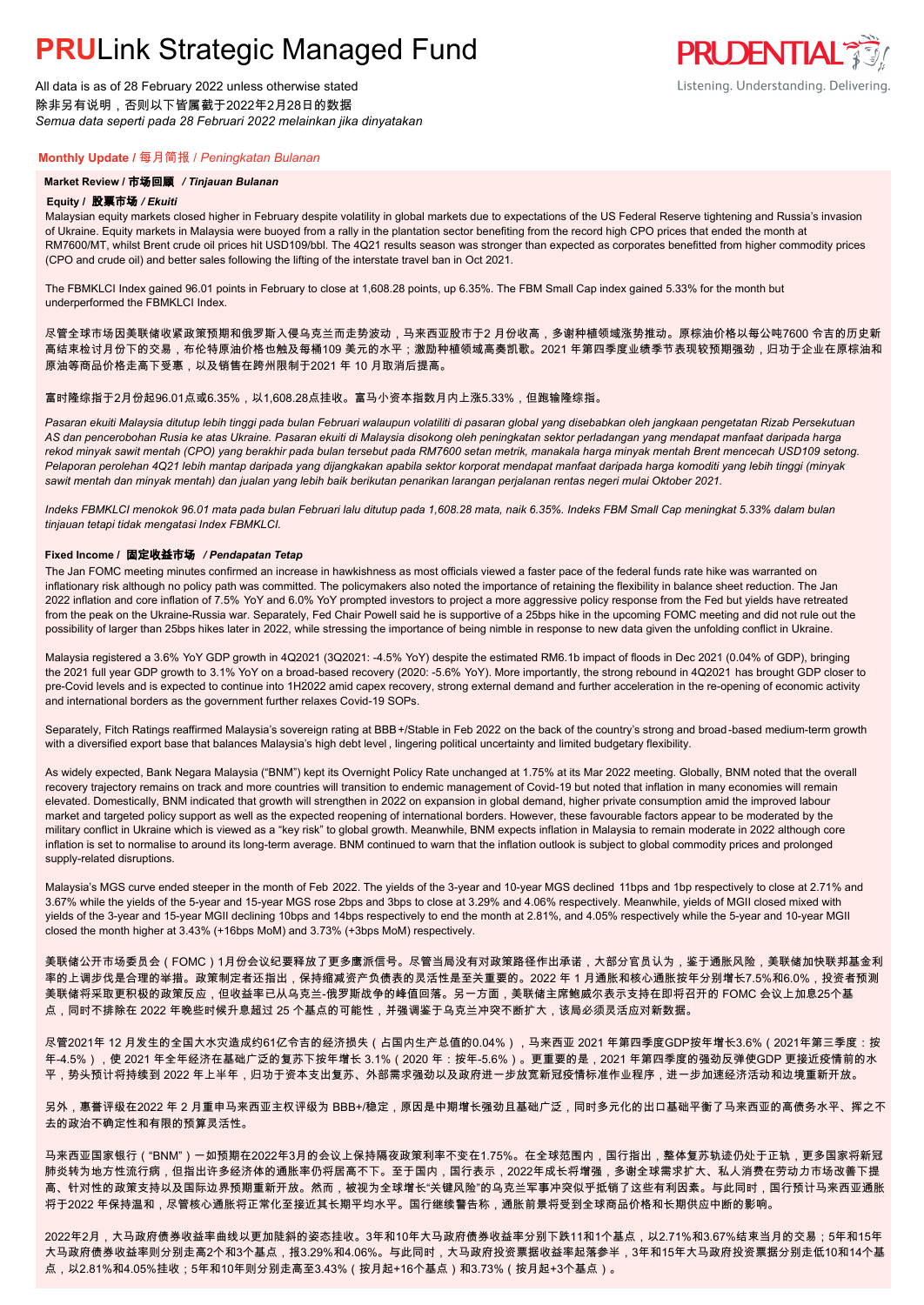

All data is as of 28 February 2022 unless otherwise stated 除非另有说明,否则以下皆属截于2022年2月28日的数据 *Semua data seperti pada 28 Februari 2022 melainkan jika dinyatakan*

*Minit mesyuarat FOMC Januari mengesahkan nada agresif yang semakin kuat kerana kebanyakan pegawai melihat tempo kenaikan kadar dana persekutuan yang lebih pantas mewajarkan risiko inflasi meskipun tiada laluan dasar yang pasti. Penggubal dasar juga menyatakan pentingnya mengekalkan fleksibiliti pengurangan kunci kira-kira. Inflasi 7.5% tahun ke tahun (YoY) dan inflasi teras 6.0% YoY pada Januari 2022 telah mendorong pelabur untuk mengunjurkan tindak balas dasar yang lebih agresif dari Fed tetapi hasil menyusut ekoran kemuncak perang Ukraine-Rusia. Secara berasingan, Pengerusi Fed Powell berkata beliau menyokong kenaikan 25 mata asas menjelang mesyuarat FOMC yang akan datang dan tidak menolak kemungkinan kenaikan melebihi 25 mata asas di kemudian tahun 2022, sambil menekankan pentingnya bergerak lincah sebagai tindak balas kepada data baru berikutan konflik yang melanda Ukraine.*

*Malaysia mencatatkan pertumbuhan KDNK 3.6% YoY pada 4Q2021 (3Q2021: -4.5% YoY) walaupun dianggarkan impak banjir sekitar RM6.1 bilion r pada 2021 Disember (0.04% daripada KDNK), maka pertumbuhan KDNK tahun 2021 menjadi 3.1% YoY berasaskan pemulihan meluas (2020: -5.6% YoY). Lebih penting lagi, pemulihan 4Q2021 yang kukuh telah mendorong KDNK lebih dekat pada tahap pra-Covid dan dijangka akan berterusan pada setengah tahun pertama 2022 di tengah-tengah pemulihan pengembangan modal, permintaan luar yang kukuh di samping pecutan pembukaan semula aktiviti ekonomi dan sempadan antarabangsa sebaik kerajaan melonggarkan lagi SOP Covid-19.*

*Secara berasingan, Fitch Ratings mengesahkan penarafan kerajaan Malaysia di tahap BBB+/ stabil pada 2022 Februari berikutan pertumbuhan jangka sederhana negara yang kukuh lagi meluas dengan kepelbagaian eksport mengimbangi tahap hutang yang tinggi, ketakpastian politik yang berlegar dan fleksibiliti belanjawan yang terhad.*

*Seperti yang dijangkakan, Bank Negara Malaysia ("BNM") mengekalkan Kadar Dasar Semalamannya pada 1.75% semasa mesyuarat Mac 2022. Di peringkat global, BNM menyatakan bahawa keseluruhan trajektori pemulihan berada di landasan dan lebih banyak negara akan beralih kepada pengurusan endemik Covid-19 namun menyatakan bahawa inflasi dalam banyak ekonomi akan terus meningkat. Secara domestik, BNM menunjukkan bahawa pertumbuhan akan mengukuh pada tahun 2022 ekoran pengembangan permintaan global, penggunaan swasta yang lebih tinggi di tengah-tengah pasaran buruh yang lebih baik dan sokongan dasar yang disasarkan serta jangkaan pembukaan semula sempadan antarabangsa. Namun begitu, faktor-faktor yang menggalakkan ini disederhanakan oleh konflik ketenteraan di Ukraine yang dilihat sebagai "risiko utama" kepada pertumbuhan global. Sementara itu, BNM menjangkakan inflasi di Malaysia kekal sederhana bagi tahun 2022 walaupun inflasi teras ditetapkan untuk penormalan pada sekitar purata jangka panjangnya. BNM terus memberi amaran bahawa prospek inflasi tertakluk kepada harga komoditi global dan gangguan yang berkaitan dengan bekalan yang berlarutan.*

*Keluk MGS Malaysia berakhir lebih curam pada bulan Februari 2022. Hasil MGS 3 tahun dan 10 tahun masing-masing merosot 11 mata asas dan 1 mata asas lalu ditutup pada 2.71% dan 3.67%, manakala hasil MGS 5 tahun dan 15 tahun menokok 2 mata asas dan 3 mata asas, ditutup pada 3.29% dan 4.06%. Sementara itu, hasil MGII ditutup bercampur-campur dengan hasil MGII 3 tahun dan 15 tahun masing-masing merosot 10 mata asas dan 14 mata asas lalu menamatkan bulan tinjauan pada 2.81%, dan 4.05% manakala MGII 5 tahun dan 10 tahun ditutup pada 3.43% [+16 mata asas bulan ke bulan (MoM)] dan 3.73% (+3 mata asas MoM).*

#### **Market Outlook /** 市场展望 */ Gambaran Bulanan*

#### **Equity /** 股票市场 */ Ekuiti .*

The resulting impact of the Ukraine-Russia conflict of higher commodity prices would have been slight positive for Malaysia given that Malaysia is a net oil exporting country and one of the larger exporters of crude palm oil. However, the flip side is the government finances which will be stretched even more with the much higher fuel subsidies they will now need to provide given the capped prices of RON95 and subsidized diesel prices offered at the pump. Reopening has been on track as more restrictions are being slowly lifted but continued high new Covid-19 cases daily will be a dampener on consumer behavior. Recurring destructive flood incidences in Malaysia will be negative for long term investments. Politics will remain in the limelight with the upcoming Johor State Elections, which could well have a bearing on how early the GE15 will be called. Nevertheless, the recent market corrections may provide an opportunity to accumulate fundamentally strong stocks at better valuations.

鉴于马来西亚是石油净出口国和较大的原棕油出口国之一,乌克兰-俄罗斯冲突导致商品价格上涨为大马带来轻微的利好效益。然而,另一方面,政府财政将更加捉襟 见肘;在政府为RON95汽油设定了顶价并提供柴油价格补贴的情况下,它目前需要提供更高的燃料补贴。随着更多限制逐渐解除,重新开放已步入正轨,但每天持续 高企的Covid-19 新增病例将抑制消费者行为。大马经常发生破坏性的严重水灾事件将对长期投资产生负面影响。柔佛州即将迎来州选举,使政治继续成为焦点;此发 展与第15 届全国大选举行的时间息息相关。尽管如此,最近的市场调整或提供了良机,让投资者以更佳的估值积累基本面强劲的股票。

*Impak harga komoditi lebih tinggi yang terhasil daripada konflik Ukraine-Rusia sedikit positif bagi Malaysia memandangkan Malaysia merupakan negara pengeksport minyak bersih dan salah satu pengeksport minyak sawit mentah yang lebih besar. Walau bagaimanapun pada sisi lain, kewangan kerajaan akan lebih meregang susulan subsidi bahan api yang lebih tinggi yang perlu disediakan sementelah harga RON95 yang dihadkan dan harga diesel bersubsidi yang ditawarkan di stesen pam minyak.*

*Pembukaan semula berada di landasan berikutan lebih banyak sekatan sedang ditarik balik secara perlahan-lahan tetapi kelangsungan kes baru Covid-19 setiap hari akan menjadi penebat tingkah laku pengguna. Insiden banjir buruk yang berulang kali di Malaysia akan menjadi unsur negatif bagi pelaburan jangka panjang. Politik akan kekal menarik perhatian menjelang pilihan raya negeri Johor tidak lama lagi, yang dapat memberi petunjuk kepada seberapa awal PRU15 akan diumumkan. Namun begitu, pembetulan pasaran baru-baru ini boleh menyediakan peluang untuk mengumpulkan stok yang ampuh dengan penilaian yang lebih baik.*

#### **Fixed Income /** 固定收益市场 */ Pendapatan Tetap*

*.* Malaysia's headline inflation rate decelerated to 2.3% YoY in Jan 2022 (Dec 2021: 3.2% YoY) as higher Food & Non-Alcoholic Beverages (+3.6% YoY) and Transport (+6.0% YoY) inflations were partially offset by a softer growth in Housing , Water, Electricity, Gas and Other Fuels (+0.7 % YoY) price. Having said that, core inflation rose to +1.6% YoY compared to 1.1% YoY in the previous month. Given the government's commitment to ensure price stability of basic necessities , inflation rate for 2022 is expected to remain modest, averaging 2% to 3%.

There will be three auctions in the month of Mar 2022, the re-opening of the 15 Y MGS 04/37, the re-opening of the 20-year MGII 09/41 and the re-opening of the 3 Y MGS 03/25. While there is still ample liquidity in the system, the outcome of these auctions is likely to be influenced by prevailing market sentiment. On the corporate front, we expect mixed demand for corporate bonds as investors continue to be selective in their investments.

The developments in Ukraine have shocked the financial markets globally. The various sanctions imposed, news on Russia halting fertilizer exports as well as the US and its allies discussing about a possible ban on Russian oil imports have kept commodity prices at elevated levels, giving rise to stagflation fears. The fears have been reflected in the flattening of the UST yield curve with the spread between the 2-year and 10-year UST narrowing to around 25bps compared to about 80bps in early Jan 2022. While inflationary pressures had stayed relatively muted for most Asian countries in 2021, the risk of the spike in commodity prices aggravating inflation and adversely affecting growth recovery could be substantial if the crisis is prolonged .

Malaysia's sovereign yield curve closed mixed in the month of Feb 2022. Globally, markets were driven by inflation concerns and the worsened Ukraine-Russia crisis in the month while the domestic bond market remained resilient during this period. We expect the soaring oil prices, the great uncertainty over the Ukraine-Russia crisis as well as the pace and extent of the Fed's policy normalization to be the focus of investors amid a lack of domestic catalyst in the near future . For 2022, we believe the main themes surrounding the Malaysian bond market are Malaysia's economic growth , monetary policy normalization, potential general elections and the supply-demand dynamics. On balance, we still see bonds facing some headwinds in the medium-term on the back of an expected sustainable economic recovery, still unfavourable demand-supply dynamics and some inflationary pressures, triggered by elevated global commodity prices.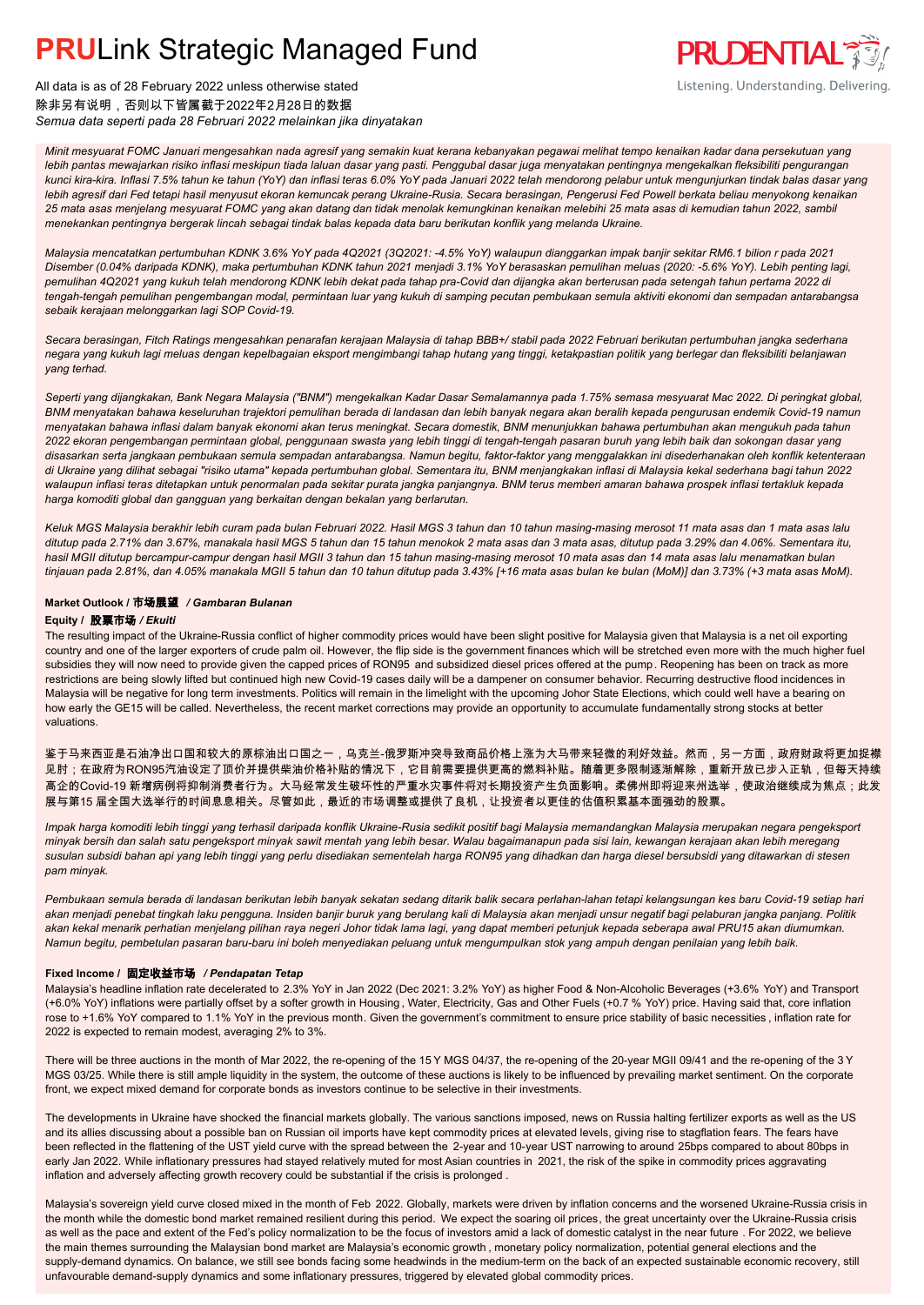

All data is as of 28 February 2022 unless otherwise stated 除非另有说明,否则以下皆属截于2022年2月28日的数据 *Semua data seperti pada 28 Februari 2022 melainkan jika dinyatakan*

马来西亚总体通货膨胀率于2022年1月按年减速到2.3%(2021年12月:按年3.2%)。食品与非酒精饮料和运输走高,按年分别起+3.6%和+6.0%;但住 房、水、电、天然气和其他燃料价格(按年+0.7%)增长放缓部分抵消了其他类别走高带来的影响。尽管如此,核心通货膨胀按年增长到+1.6%,比较之前一个月的是 按年1.1%。鉴于政府承诺确保必需品价格稳定,预计 2022 年的通货膨胀率将保持在 2% 至 3% 的适中范围。

2022年3月将有三项招标,包括15年期大马政府债券04/37、20年期大马政府投资票据09/41和3年期大马政府债券03/25的增额发行。尽管系统中仍有充裕的流动 性,这些招标的结果料将取决于当前的市场情绪。企业债券方面,我们预料市场对企业债券的需求将参差不齐,因为投资者继续在投资方面保持选择性。

乌克兰的事态发展在全球金融市场抛下了震撼弹。各种制裁的实施、俄罗斯中止化肥出口以及美国和其盟友讨论可能禁止俄罗斯石油进口等消息使大宗商品价格处于 高位,引发了市场对滞胀的担忧。这种顾虑反映在美国国债收益率曲线的趋平走势上,两年期和 10 年期美国国债收益率之间的利差收窄至 25 个基点左右,2022 年 1 月上旬的是约为 80 个基点。尽管大多数亚洲国家2021 年的通胀压力相对保持温和,如果危机持续下去,大宗商品价格飙升加剧通货膨胀并对增长复苏产生不利影响 的风险可能会很大。

2022年2月,马来西亚主权收益率曲线以起落参半的姿态挂收。在全球范围内,市场受到通胀顾虑和月内乌克兰-俄罗斯危机恶化的左右,而国内债券市场在此期间保 持坚韧。在近期国内缺乏催化剂的情况下,我们预计油价飙升、乌俄危机引发的巨大不确定性以及美联储政策正常化的步伐和程度将成为投资者关注的焦点。2022 年,我们认为围绕马来西亚债券市场的关键主题包括大马的经济增长、货币政策正常化、潜在的全国大选以及供需动态。总的来说,在预期的可持续经济复苏、依然 不利的供需动态和全球大宗商品价格上涨引发通胀压力的背景下,我们仍然认为债券将在中期内面临逆风。

*Kadar inflasi utama Malaysia berkurangan kepada 2.3% YoY pada Januari 2022 (Disember 2021: 3.2% YoY) berikutan Makanan & Minuman Bukan Alkohol (+ 3.6% YoY) yang lebih tinggi dan inflasi Pengangkutan (+ 6.0% YoY) sebahagiannya diimbangi oleh pertumbuhan harga yang lebih lembut sektor Perumahan, Air, Elektrik, Gas dan Bahan Api Lain (+0.7% YoY). Oleh yang demikian, inflasi teras meningkat kepada + 1.6% YoY berbanding 1.1% YoY pada bulan sebelumnya. Mengambil kira komitmen kerajaan untuk memastikan kestabilan harga keperluan asas, kadar inflasi bagi 2022 dijangka akan kekal sederhana, dengan purata 2% hingga 3%.*

*Terdapat tiga lelongan pada bulan Mac 2022, pembukaan semula MGS 04/37, pembukaan semula MGII 20 tahun 09/41 dan pembukaan semula MGS 03/25. Meskipun kecairan dalam sistem masih mengucur, hasil lelongan ini mungkin akan dipengaruhi oleh sentimen pasaran semasa. Meninjau sektor korporat, kami menjangkakan permintaan ke atas bon korporat akan bercampur-campur memandangkan para pelabur terus selektif dalam pelaburan mereka.*

*Perkembangan di Ukraine telah mengejutkan pasaran kewangan di seluruh dunia. Susulan pelbagai sekatan yang dikenakan, berita mengenai eksport baja Rusia yang terhenti, begitu juga AS dan sekutunya membincangkan tentang kemungkinan pengharaman import minyak Rusia telah menetapkan harga komoditi pada paras yang tinggi telah menimbulkan ketakutan stagflasi. Ketakutan dicerminkan oleh keluk hasil UST yang mendatar, dengan spread antara UST 2 tahun dan 10 tahun menyempit sekitar 25 mata asas berbanding kira-kira 80 mata asas pada awal Januari 2022. Walaupun tekanan inflasi masih lagi rendah secara relatif bagi kebanyakan negara Asia pada tahun 2021, namun risiko kenaikan harga komoditi yang memburukkan lagi inflasi dan menjejaskan pemulihan pertumbuhan boleh menjadi cukup besar jika krisis tersebut berpanjangan.*

*Keluk hasil kerajaan Malaysia ditutup bercampur-campur pada bulan Februari 2022. Di peringkat global, pasaran didorong oleh kebimbangan inflasi dan krisis Ukraine-Rusia yang semakin parah pada bulan itu sementara pasaran bon domestik kekal mapan dalam tempoh yang sama. Kami menjangkakan harga minyak akan melambung tinggi, ketakpastian yang besar seputar krisis Ukraine-Rusia serta tempo dan tahap normalisasi dasar Fed akan menjadi tumpuan pelabur di tengah-tengah kekurangan pemangkin domestik dalam masa terdekat. Bagi tahun 2022, kami percaya tema utama yang menyelubungi pasaran bon Malaysia adalah pertumbuhan ekonomi Malaysia, normalisasi dasar monetari, kemungkinan pilihan raya umum dan dinamik permintaan-penawaran. Menyorot keseimbangan, kami masih melihat bon yang mendepani tantangan dalam jangka sederhana susulan pemulihan ekonomi yang dijangkakan, dinamik permintaan-penawaran yang suram dan sebilangan tekanan inflasi yang dicetuskan oleh harga komoditi global yang meningkat.*

#### **Fund Review & Strategy /** 基金表现评论与投资策略 */ Tinjauan dan Strategi Dana*

The Fund returned 0.72% for the month, underperforming the benchmark return of 1.12% by 0.40%. Year-to-date, the Fund returned -0.39%, underperforming the *.* benchmark return of 0.42% by 0.81%.

The Fund underperformed for the month dragged by the equity funds. The underlying PRULink Equity Focus Fund underperformance was due to overweight in technology stocks. We also took profit on plantation stocks during the month but share prices continued their strong rallies . Our underweight in Press Metal, PPB and Dialog also detracted performance. As for PRULink Equity Income Fund, the underperformance was mainly due to the Fund's underweight in plantation stocks. For Fixed Income, PRULink Bond Fund outperformed the benchmark due to recovery in certain bond prices following a decline in January. PRULink Golden Bond Fund underperformed the benchmark due to negative performance of the CIS. The Malaysian bond market has been relatively subdued despite significant global volatility in global rates markets.

As of end-February 2022, the Fund has 76.3% exposure in bonds and 20.8% in equities (versus Neutral position of 80:20 bond:equity). The Fund is looking to add exposure in equities on the back of stronger global PMI trend as well as improving technical indicators.

检讨月份下,本基金的回酬是0.72%,跑输回酬为1.12%的基准0.40%。年度至今,基金取得-0.39%回酬,较回酬为0.42%的基准逊色0.81%。

检讨月份下,基金表现落后主要受到股票基金拖累。所投资的PRULink Equity Focus基金走势较基准逊色主要是因为加码科技股。我们月内也对种植股进行套利,但 其股价继续强劲走高。此外,我们减持齐力工业(Press Metal)、PPB集团(PPB)和戴乐集团(Dialog)也拖累表现。PRULink Equity Income基金也表现落后,主 要归咎于基金减码种植股。至于固定收益,PRULink Bond基金表现超越基准,因为特定债券价格于 1 月份下跌后回升。PRULink Golden Bond基金走势较基准逊 色,归咎于集体投资计划(CIS)表现负面。尽管全球利率市场大幅波动,马来西亚债券市场相对走势温和。

截至2022年2月底,此基金在债券的投资比重为76.3%,股票的是20.8%(对比80:20债券:股票的中和部署)。在全球采购经理人指数趋势走强以及技术指标改善的 背景下,基金正寻求增加股票敞口。

*Dana mencatat pulangan 0.72% untuk bulan ini, tidak mengatasi pulangan penanda aras 1.12% sebanyak 0.40%. Sejak awal tahun hingga kini, Dana mengembalikan pulangan -0.39%, tidak mengatasi pulangan penanda aras 0.42% sebanyak 0.81%.*

*Prestasi rendah Dana pada bulan ini diseret oleh dana ekuiti. Prestasi hambar PRULink Equity Focus Fund disebabkan oleh pegangan berlebihan dalam stok teknologi. Kami juga beroleh keuntungan daripada stok perladangan pada bulan tinjauan tetapi harga saham meneruskan peningkatan yang kukuh. Kekurangan pegangan kami dalam Press Metal, PPB dan Dialog turut menjejas prestasi. Manakala bagi PRULink Equity Income Fund pula, prestasi kurang memberangsangkan disebabkan terutamanya oleh kekurangan pegangan Dana dalam stok perladangan. Bagi Pendapatan Tetap pula, PRULink Bond Fund mengatasi penanda aras berikutan pemulihan harga bon tertentu setelah mencatat penurunan pada bulan Januari. PRULink Golden Bond Fund tidak mengatasi pencapaian penanda aras berikutan pencapaian negatif CIS. Pasaran bon Malaysia secara relatifnya agak lemah walaupun terdapat ketaktentuan sejagat yang ketara di pasaran kadar global.*